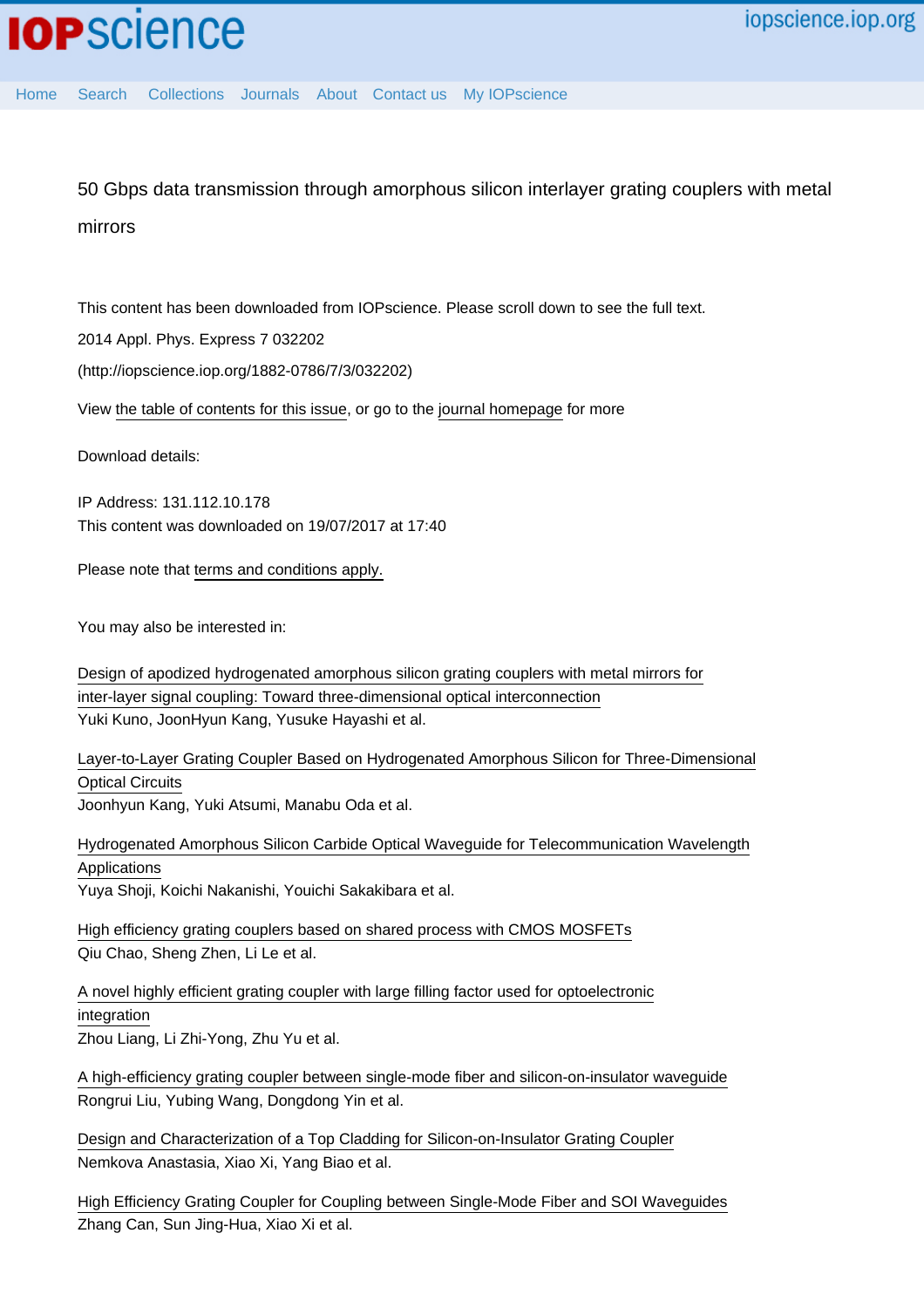## 50 Gbps data transmission through amorphous silicon interlayer grating couplers with metal mirrors

Joon Hyun Kang<sup>1\*</sup>, Yuki Atsumi<sup>1</sup>, Yusuke Hayashi<sup>1</sup>, Junichi Suzuki<sup>1</sup>, Yuki Kuno<sup>1</sup>, Tomohiro Amemiya<sup>2</sup>, Nobuhiko Nishiyama<sup>1</sup>, and Shigehisa Arai<sup>1,2</sup>

<sup>1</sup>Department of Electrical and Electronic Engineering, Tokyo Institute of Technology, Meguro, Tokyo 152-8552, Japan <sup>2</sup>Quantum Nanoelectronics Research Center, Tokyo Institute of Technology, Meguro, Tokyo 152-8552, Japan E-mail: kang.j.aa@m.titech.ac.jp

Received December 9, 2013; accepted January 22, 2014; published online February 13, 2014

The fabrication of highly efficient interlayer grating couplers for multilayered a-Si:H waveguides by introducing two metal mirrors to reflect back the diffracted light was demonstrated. The coupling efficiency from one layer to the next was 83% (loss of 0.8 dB). The 50 Gbps signals were successfully transmitted from one layer to the next without any eye degradation. © 2014 The Japan Society of Applied Physics

The introduction of photonics into LSI chips is<br>
of high-performance and energy-efficient computing<br>
systems <sup>1-3)</sup> Hydrogenated amorphous silicon (a Si-H) is a expected to be a key technology for the development systems.<sup>[1](#page-3-0)–[3](#page-3-0))</sup> Hydrogenated amorphous silicon (a-Si:H) is a promising core material for photonic waveguides because it can be deposited at a process temperature of  $\sim$ 300 °C, which satisfies the temperature limitations of the CMOS backend process.[4](#page-3-0)–[6](#page-3-0)) In addition, multistacking of optical layers can be realized by alternately depositing a-Si:H and  $SiO_2$ .<sup>[7](#page-3-0),[8](#page-3-0))</sup> Furthermore, optical interconnects using a-Si:H in a threedimensional (3D) structure can provide a higher density, resulting in a higher total data capacity, than conventional, single-layered crystalline-silicon optical circuits. Recently, several researchers have successfully achieved low-loss a-Si:H waveguides deposited by plasma-enhanced chemical vapor deposition (PECVD).<sup>[9,10](#page-3-0))</sup>

To realize multistacked layers of 3D optical interconnects, vertical coupling between the layers is necessary. A verticaltype directional coupler using evanescent coupling was reported with a coupling distance of  $\sim 200 \text{ nm}$ .<sup>[11,12](#page-3-0))</sup> On the other hand, grating couplers can achieve vertical coupling between layers with a much larger separation distance.<sup>[13](#page-3-0)–[15](#page-3-0))</sup> We initially proposed the use of a pair of grating couplers to achieve the interlayer coupling, and we obtained a coupling efficiency of  $22\%$ <sup>[16](#page-3-0))</sup> These grating-type couplers were also reported for fabricating chip-to-chip connections.<sup>[17,18\)](#page-3-0)</sup> In a recent study, we have theoretically shown an improved coupling efficiency of 90% realized by introducing a pair of metal mirrors to the interlayer grating couplers with a layer distance of  $1 \mu m$ <sup>[19](#page-3-0))</sup> In this paper, we report interlayer grating couplers with a coupling efficiency higher than 80% and a wide-band signal transmission capability up to 50 Gbps.

Figure 1 shows a schematic illustration of the interlayer grating couplers. The device design was based on the simulation results in Ref. [19.](#page-3-0) In this work, the interlayer grating couplers were sandwiched by Au mirrors to improve the coupling efficiency. The light diffracted from the gratings to the opposite side would be reflected back to the grating coupler by the mirrors. Therefore, the distance between the metal mirror and the gratings  $D_M$  should satisfy phase matching conditions. The peak coupling efficiency can be obtained when the optical path length difference between the light diffracted upward from the gratings and the light reflected by the metal mirror is equal to the integral multiple of the wavelength. The peak wavelength can also vary with  $D_M$  owing to the phase matching condition as well as grating



Fig. 1. Device structure of interlayer grating couplers with metal mirrors.



Fig. 2. Simulated coupling efficiency of interlayer grating couplers as a function of distance between the metal mirror and the gratings  $D_M$ .

depth. Thus, the coupling efficiency varies periodically with  $D_M$  (in the case of a fixed wavelength) as shown in Fig. 2, which was obtained from 3D finite-difference time-domain (FDTD) simulations at a wavelength of  $1.55 \mu m$ . From this simulation, the maximum coupling efficiency was 90% with  $D_M$  of 800 nm.

The interlayer grating couplers with metal mirrors were fabricated on a Si substrate with a 3-µm-thick thermal  $SiO<sub>2</sub>$ layer. For the metal mirrors, a 100-nm-thick Au film was evaporated on the surface of the  $SiO<sub>2</sub>$  followed by a liftoff process.  $D_M$  was controlled by the deposition of  $SiO_2$ and a chemical mechanical polishing (CMP) process. For each process step, the layer thickness was checked using a thickness monitor without breaking the wafer.

Two grating couplers were placed parallel to each other with a layer distance of  $1 \mu m$  (distance can be increased as needed). The layer distance was controlled by a layer of  $SiO<sub>2</sub>$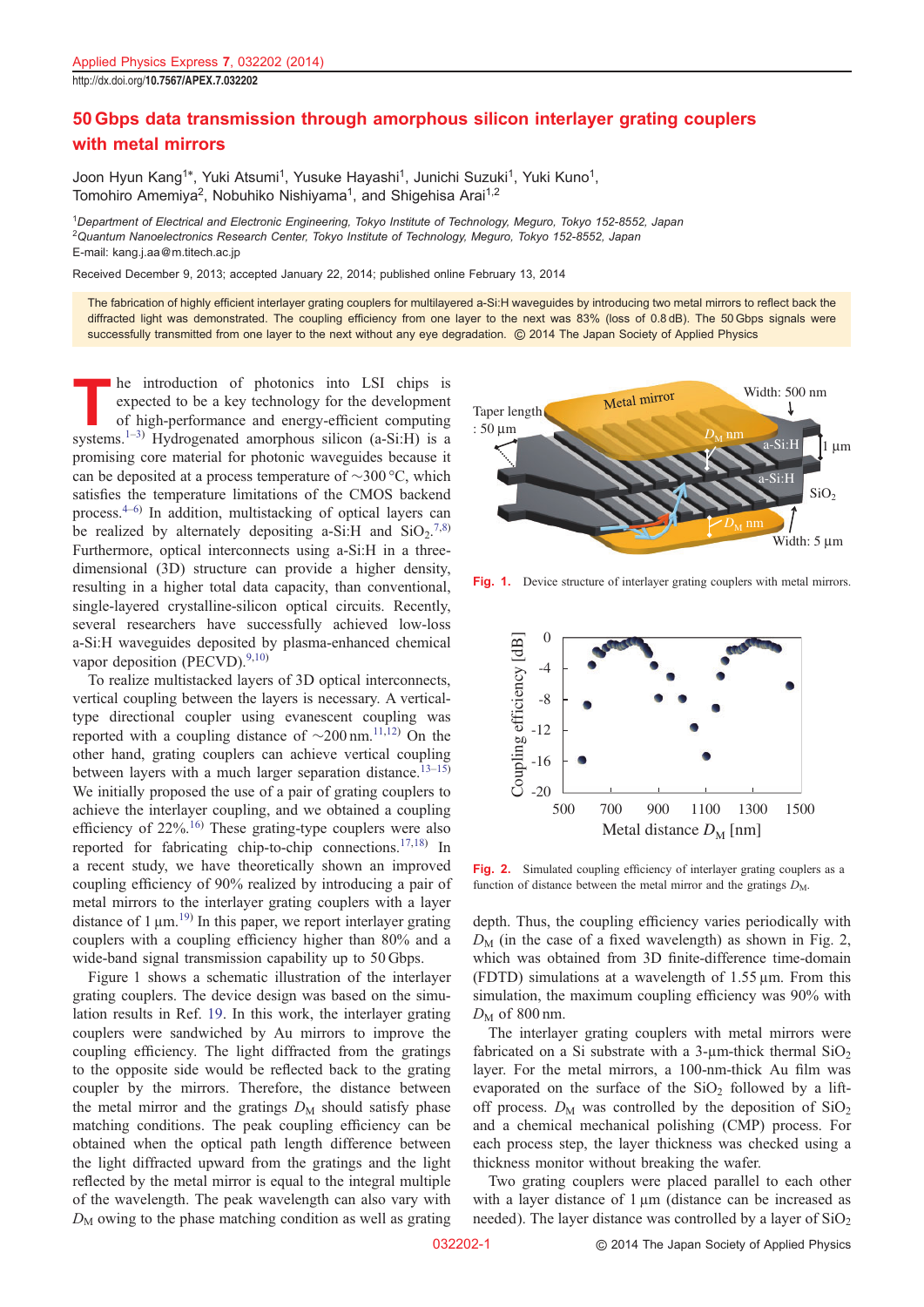

(a)



Fig. 3. (a) Bird's-eye-view and (b) cross-sectional SEM images of the fabricated interlayer grating couplers.

as done for  $D_M$ . On the surface of the SiO<sub>2</sub>, a 220-nm-thick a-Si:H film for each layer was deposited by PECVD under the following conditions: 100 sccm SiH4 flow rate, 100 sccm Ar flow rate, 100 W power, and 300 °C deposition temperature.

The input and output ports were 500-nm-wide wire waveguides. Through 50-µm-long tapered structure sections at the grating region, the waveguides were expanded to  $5 \mu m$ . The total device length of the grating coupler was  $150 \mu m$ including the 5-µm-wide and 50-µm-long waveguides and gratings. The waveguide patterning was carried out by electron-beam (EB) lithography, and an inductively coupledplasma reactive-ion-etching system was used for etching the waveguides and gratings. The etch depth of the gratings was 70 nm. In the coupling region, the grating period was 640 nm (power leakage factor:  $1700 \text{ cm}^{-1}$ ) for 20 pairs of uniform gratings (duty cycle: 50% in physical length).

Bird's-eye-view and cross-sectional scanning electron microscopy (SEM) images of the fabricated interlayer grating couplers are shown in Fig. 3. In Fig. 3(a), the gratings are shown with (inset) and without the top metal mirror. The  $SiO<sub>2</sub>$  layer was removed to obtain a clear SEM image. From the cross-sectional SEM image in Fig. 3(b), the thicknesses of the top and bottom  $D_M$  were 790 and 795 nm, respectively, compared with the target  $D_M$  of 800 nm. The layer distance was 990 nm, which means that the a-Si:H,  $SiO<sub>2</sub>$ , and Au layers were stacked with a thickness accuracy of approximately 10 nm. We performed an additional simulation of the interlayer grating coupler under the conditions of the



Fig. 4. Measured wavelength dependence of coupling efficiency of interlayer grating couplers. In this work (red circles),  $D_M$  was 800 nm, and the grating had a 640 nm period with 20 grating pairs. The results from the previous work $16$ ) without metal mirrors are shown in open blue circles, and the grating had a 640 nm period with 10 grating pairs. Note that the previous work involved fully etched gratings.

actual fabricated structure and estimated the peak coupling efficiency to be 88%.

Please note that all of the processes (a-Si:H,  $SiO<sub>2</sub>$  deposition, and CMP processes) are comparable to the CMOS process. Although we used Au for mirrors owing to equipment limitations, the material for the mirrors can be replaced by Al, which is used in CMOS contacts.

Next, coupling efficiency measurements of the fabricated couplers were carried out using transverse-electric (TE) polarized light from an amplified spontaneous emission (ASE) source. The light was coupled to the wire waveguides with inverted-taper spot-size converters through tip-lensed single-mode-fibers.<sup>[20](#page-3-0))</sup> Figure 4 shows the coupling efficiency of the interlayer grating couplers including the mode conversion loss of the two tapered sections between the wire and wide-width waveguides. The peak coupling efficiency was improved to  $83\%$  ( $-0.8$  dB) compared with that in a previous work without metal mirrors  $(22\%)$ .<sup>[16\)](#page-3-0)</sup> The 3 dB bandwidth was more than 40 nm, which was limited by the output wavelength range of the light source.

We also investigated the high-speed data transmission performance of the interlayer grating couplers. Optical signals modulated with  $2^{-7}$  pseudorandom binary sequence (PRBS) patterns were used as input for the couplers. The measured wavelength was set at 1560 nm owing to the operating limits of our erbium-doped fiber amplifier. The eye diagrams with the device under test (DUT) and without the DUT, which means only fiber-to-fiber (F-to-F) as a reference, at data rates of 40 and [5](#page-3-0)0 Gbps are shown in Figs.  $5(a)$ – $5(d)$ . Clear eye openings were observed with our device compared with those of the F-to-F, even at a data rate of 50 Gbps. The jitter RMS values of the F-to-F and DUT configurations were 1.63 ps [Fig. [5](#page-3-0)(a)] and 1.41 ps [Fig. 5(b)] for 40 Gbps, and 1.31 ps [Fig.  $5(c)$ ] and 1.42 ps [Fig.  $5(d)$ ] for  $50$  Gbps, respectively. There was no noticeable difference in jitter value among data speeds. These experiments proved that multiple reflections by the mirrors above and below the couplers did not cause any degradation of the signal transmission.

In summary, we demonstrated the fabrication of highly efficient interlayer grating couplers with metal mirrors. The